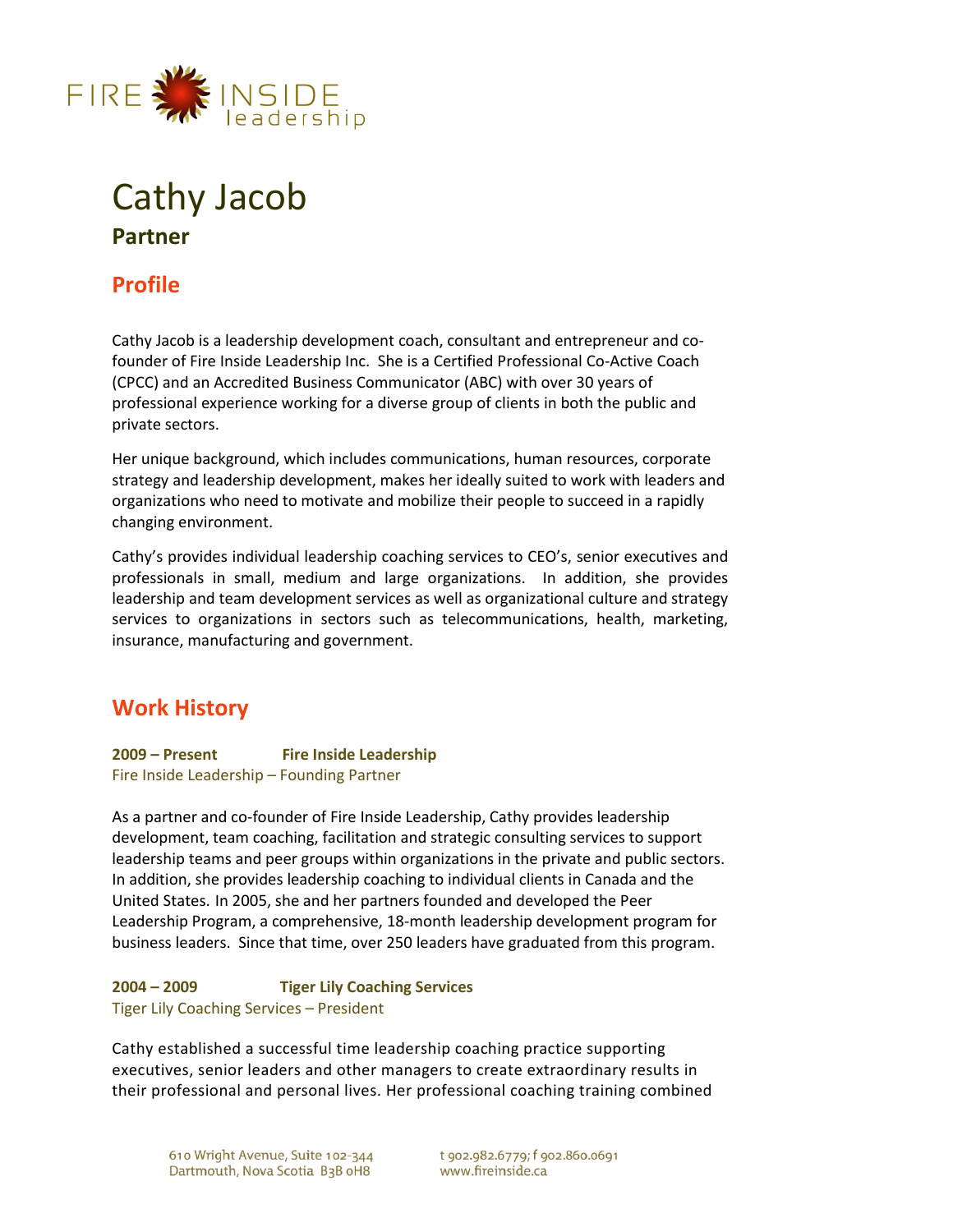

with 25 years of business leadership experience, enabled her to quickly establish a reputation for powerful results. In addition, working collaboratively with colleagues and coaches, she offered leadership development training and team coaching to groups within private and public-sector organizations. In 2005, she and two other leadership coaches developed and launched the Peer Leadership Program. In 2009, she and her colleagues co-founded Fire Inside Leadership.

#### **1997 – 2003 Jacob Communication Strategies Halifax, N.S.**

#### President and Senior Consultant

Cathy provided strategic communication consulting services on large-scale communications and marketing initiatives for regional and national clients in the economic development, telecommunications, IT, insurance and transportations sectors.

# **1991 - 1997 Bristol Group Halifax, Fredericton, St. John's, Nfld.**  Director Corporate Development

Cathy held a number of senior leadership roles with this regional marketing, communications and research consultancy. Under her leadership, Bristol's public relations practice more than doubled its clients, revenues and profits in less than two years. Cathy later joined the Executive team of the Bristol Group of Companies responsible for Corporate Strategy, Human Resources and Communications.

# **1988 – 1991 Jacob Communication Strategies, Halifax, N.S.**  Communications Consultant

Cathy provided consulting, speech writing, and communications services to organizations in the telecommunications and IT sectors.

# **1985 – 1988 Telecom Canada, Ottawa, Ontario**

Manager, Advertising and Promotion

Responsible for managing the business long distance national advertising campaign for the nine major regional telephone companies across Canada

# **Education, Training and Accreditation**

# **2017 The Art of Developmental Coaching**

A 12-week program on the art of developmental coaching delivered by international leaders in the field of developmental psychology and coaching such as Robert Kegan, Jennifer Garvey-Berger, Doug Silsbee, Bob Anderson and Robert McNamara.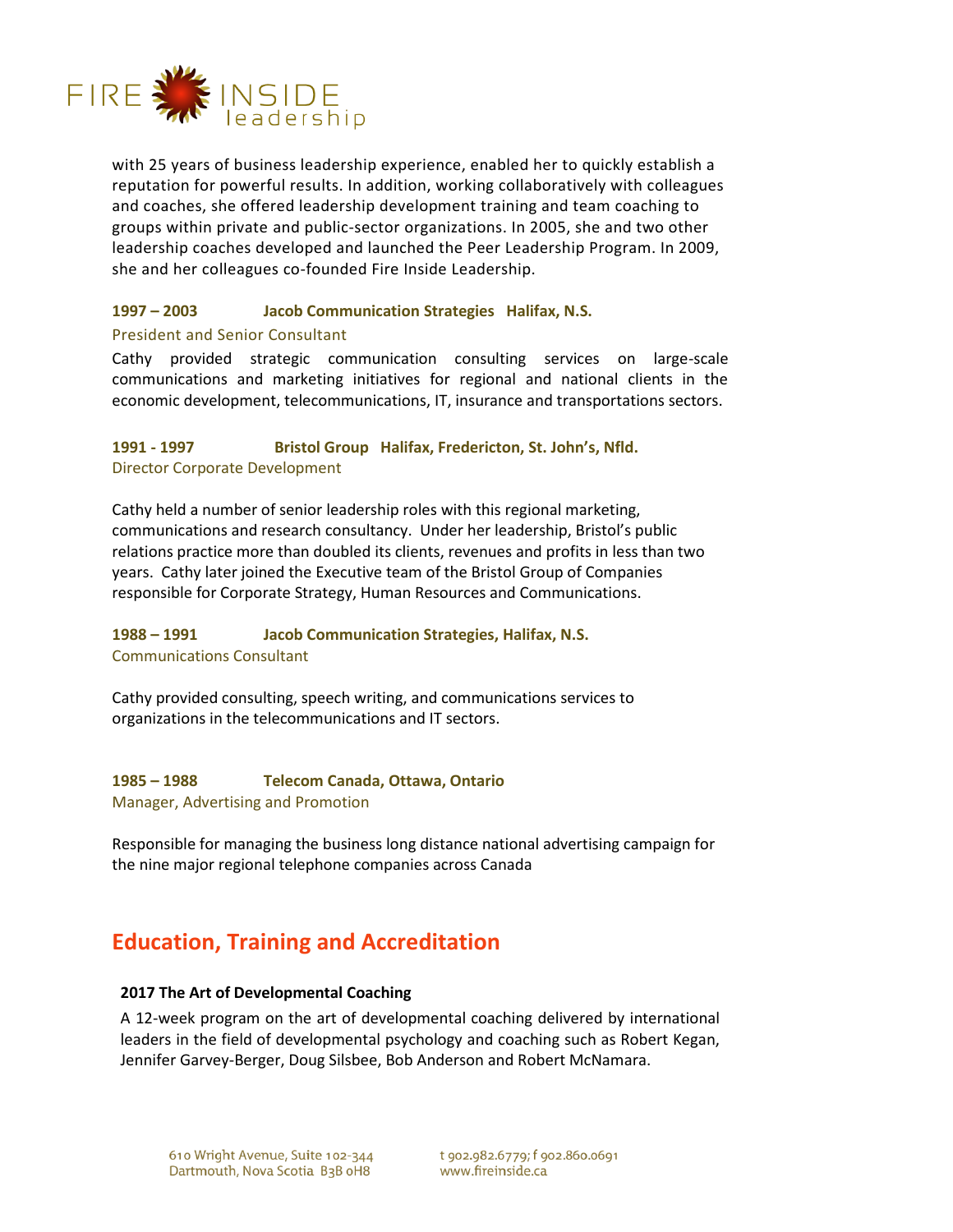

# **2015 Immunity to Change**

Certification in the Immunity to Change™ process, a ground-breaking transformative coaching methodology developed and taught by Robert Kegan and Lisa Lahey, faculty and developmental psychologists at the Harvard Graduate School of Education.

#### **2011 Next Stage Facilitation Intensive**

Advanced facilitation skills training bringing together facilitation techniques, Integral Theory and influences from Zen practice.

#### **2011 Team Coaching International**

Business Development and re-certification program. *Authorized facilitator of TCI Team and Organization Diagnostic Assessments* 

# **2008 Center for Right Relationship, Toronto**

Alchemy & the Third Entity: The Art of Co-Facilitation

# **2004 – 2008 The Center for Right Relationship, Toronto**

Organization and Relationship Systems Coaching Program An in-depth program offering skills, techniques and methodologies for team and relationship coaching.

#### **2007 and 2010 Psychometrics, Halifax, NS**

Myers Briggs Indicator Type I Qualification Program – Psychometrics Myers Briggs Indicator Type II Qualification program

#### **2007 Team Coaching International, Washington**

Team Coaching Intensive *Authorized Team Diagnostic™ Facilitator*

# **2003 – 2005 The Coaches Training Institute, Toronto**

Co-Active Coach Training Program *Certified Professional Co-Active Coach (CPCC)* 

# **2004 – 2005 The Coaches Training Institute, San Rafael, CA**

Co-Active Leadership Program 10-month Leadership Development Program